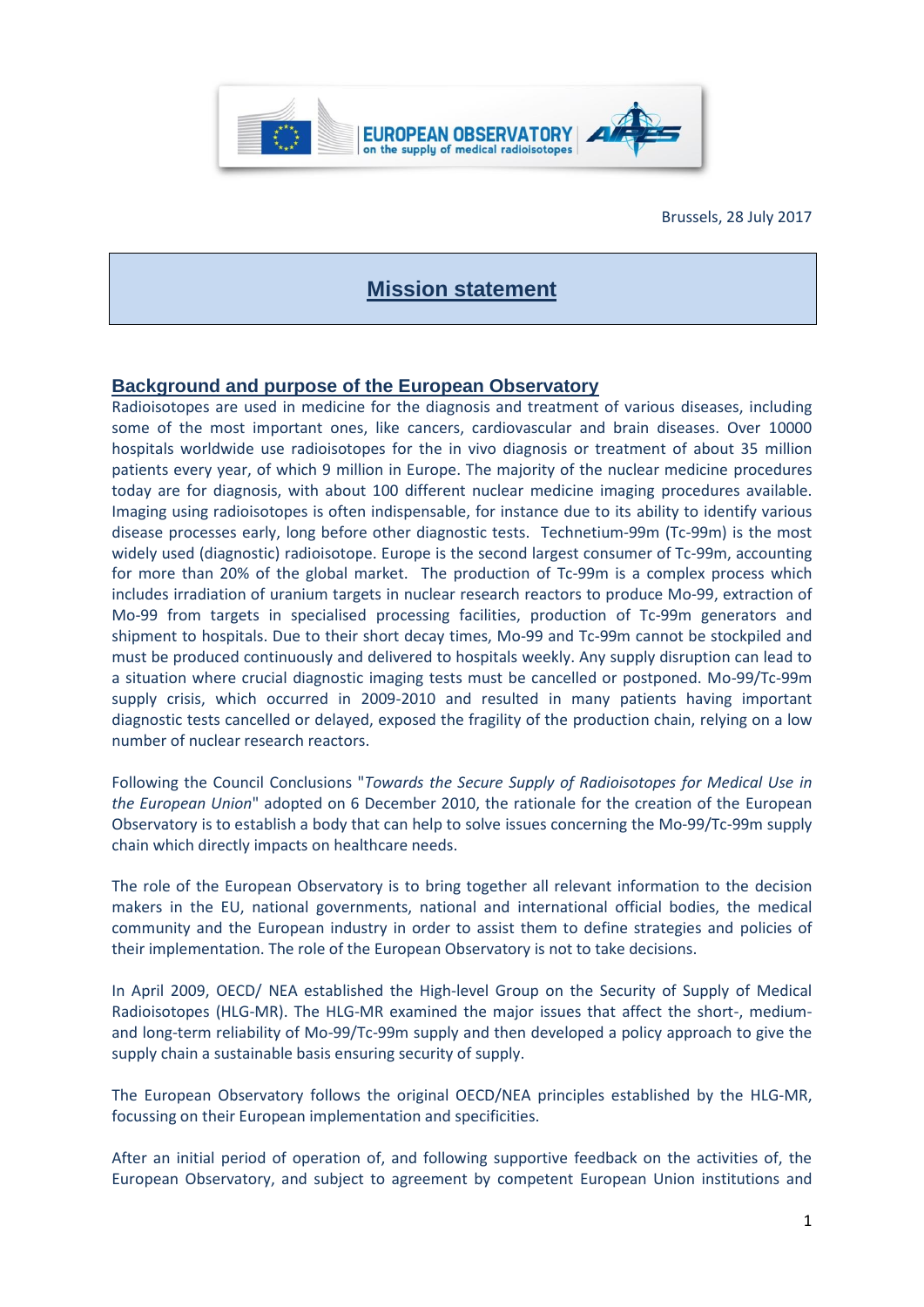AIPES members', a formal Joint Undertaking (Article 45 of the Euratom Treaty) could then be considered taking into account the initial experience and the lessons learned.

The purpose of the European Observatory is based on the following four general strategic objectives:

- to support secure Mo-99/Tc-99m supply for the medium and long term, across the EU taking into account the worldwide need and supply,
- to ensure that the Mo-99/Tc-99m supply issue is given high political visibility in international and national institutions, organisations and bodies,
- to encourage creation of a sustainable economic structure of the Mo-99/Tc-99m supply chain through supporting the implementation of full-cost recovery (FCR) methodology developed by OECD/NEA HLG-MR,
- to establish periodic reviews of the Mo-99/Tc-99m supply chain and capacities with all stakeholders across the EU, taking into account the worldwide need and supply, and to forecast future needs.

# **Membership and working methods**

The European Observatory brings together EU Institutions, industry and governmental representatives. Other stakeholders and organisations can join if requested. It meets twice a year. Ad-hoc meetings or working groups can be organised to deal with specific questions, should this be necessary.

## **Activities**

For the purpose of the European Observatory, the following four main themes will be addressed:

- a. Reactor scheduling and Mo-99 supply monitoring globally (EU and abroad) on a short, medium and long term basis,
- b. Cost recovery mechanism for the EU (cost methodology, drug reimbursement process),
- c. Management of conversion from highly enriched uranium (HEU) to low-enriched uranium (LEU) for medical isotope production,
- d. Mo-99/Tc-99m capacity and infrastructure development.

The European Observatory will address the challenges of the four aforementioned main themes across a global landscape where appropriate; other themes may be incorporated at a later date. There may also be a need to verify later whether a specific legal status would need to be attributed to this European Observatory.

## **Commitments and values**

The European Observatory is committed to:

- taking any initiatives within its mandate to secure supply of radioisotopes for patient care in nuclear medicine,
- complying with competition rules. All necessary precautions against potential competition infringements should be taken prior to adoption of relevant measures,
- enabling each designated member of the Observatory to contribute with relevant data and information dealing with its own domain of expertise or responsibility,
- working in partnership with all stakeholders, governments and international organisations to describe comprehensively and to analyse radioisotope supply for health needs,
- utilising experience from across EU to clarify policy issues,
- looking at selected countries outside Europe where comparisons can be made or where expertise can be gathered to support the countries of EU in taking evidence based decisions,